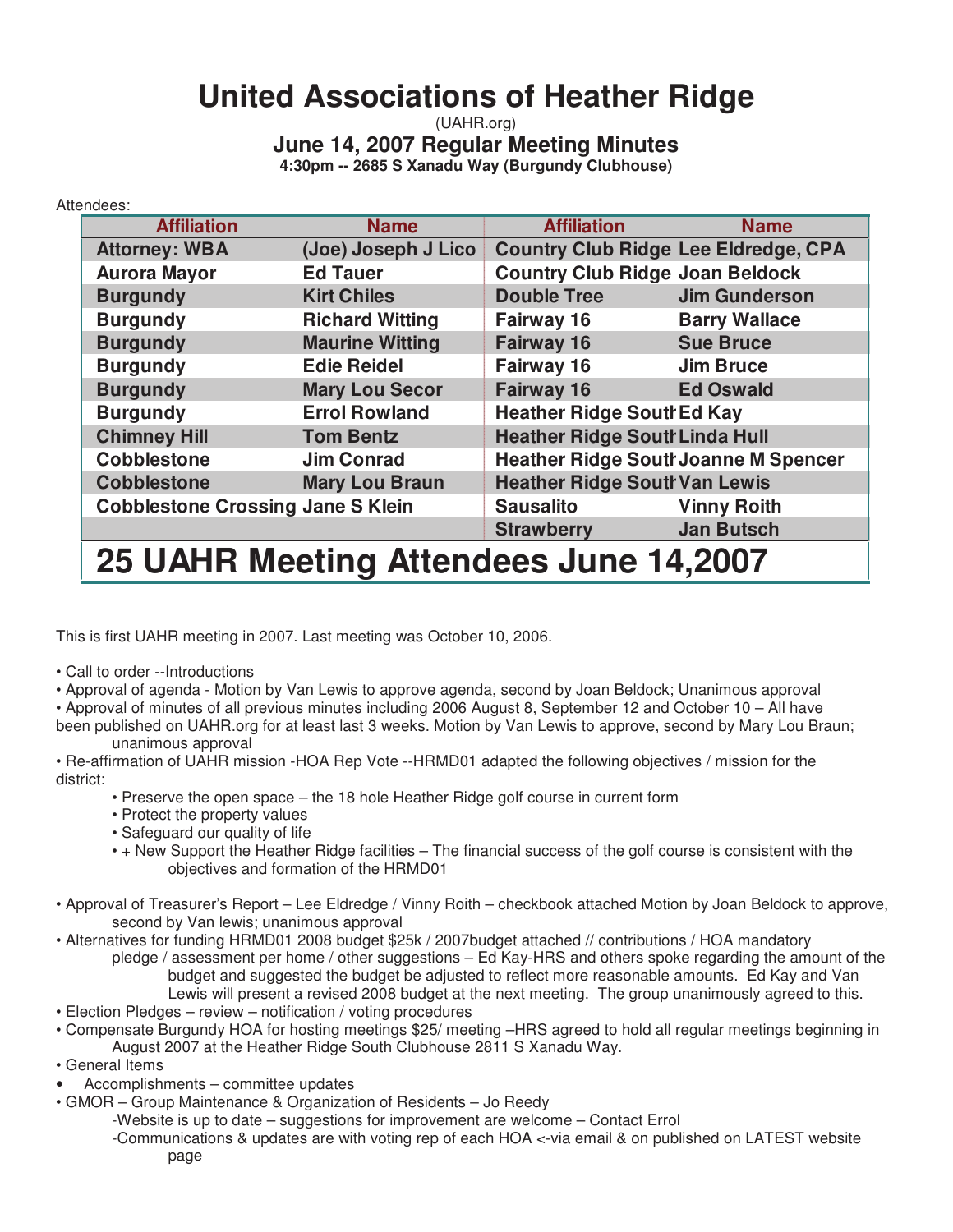- -Need to send "Thank you notes" to all contributors, media outlets noting our accomplishments with their help Volunteer to manage this -needed today. Jane Klein volunteered to do this and Eddy Reidel and Mary Lou Braun will assist
- -Security -4/29/2007 Carol L Kolash Cobblestone Crossing concerned about children safety / security on golf course - Errol will follow up with Carol.

• SDAG – Special District Action Group – Van Lewis – HRMD01 Business-

-Official name of Special District is Heather Ridge Metropolitan District No. 1 from now on referred to as: HRMD01 -HRMD01 regular scheduled meetings are 2nd Thurs – 3 posted notices & website - Done

-HRMD01 Insurance - Done per Joe Lico

-HRMD01 Accountant –requirement - Done per Joe Lico

-HRMD01 phone book listing? – Not required per Joe Lico

-BYLAWS – rules & regulations \_ In progress

-Why do we need both UAHR and HRMD01 organizations? They are different entities and the HRMD01 is a legal entity and issues for the UAHR can not be discussed in that meeting

• IDAG – Influencing Development Group – Ed Oswald

Current contact status - Contract is under way with new buyer and may close in Two weeks.

• Old business - Profit from Candy sales = \$662.00 / Tally and admin of Candy sales by Sue Bruce – Thanks Sue • New business

-HR homeowner resident communities – Pride of Ownership – Van Lewis

-Area projects seek UAHR opinion – Havana BID – 9 Mile – Hole 8 apartment roofing – Help for Ed Kay – Ed reported the plans for the Havana BID and the Hold 8 roofing will both be upgrades to our community & he will pass that on to those asking the UAHR comments.

#### • Other business

-Next meeting 7/12/2006 + next 2-3 months -(Approx 4:15 -5:00pm 2nd Thursday each month immediately following

HRMD01 regular director meeting -providing business to conduct)

• Adjourn Motion by Mary Lou Braun and second by Tom Benz. Unanimous approval.

#### **Jane Klein, secretary UAHR, Inc.**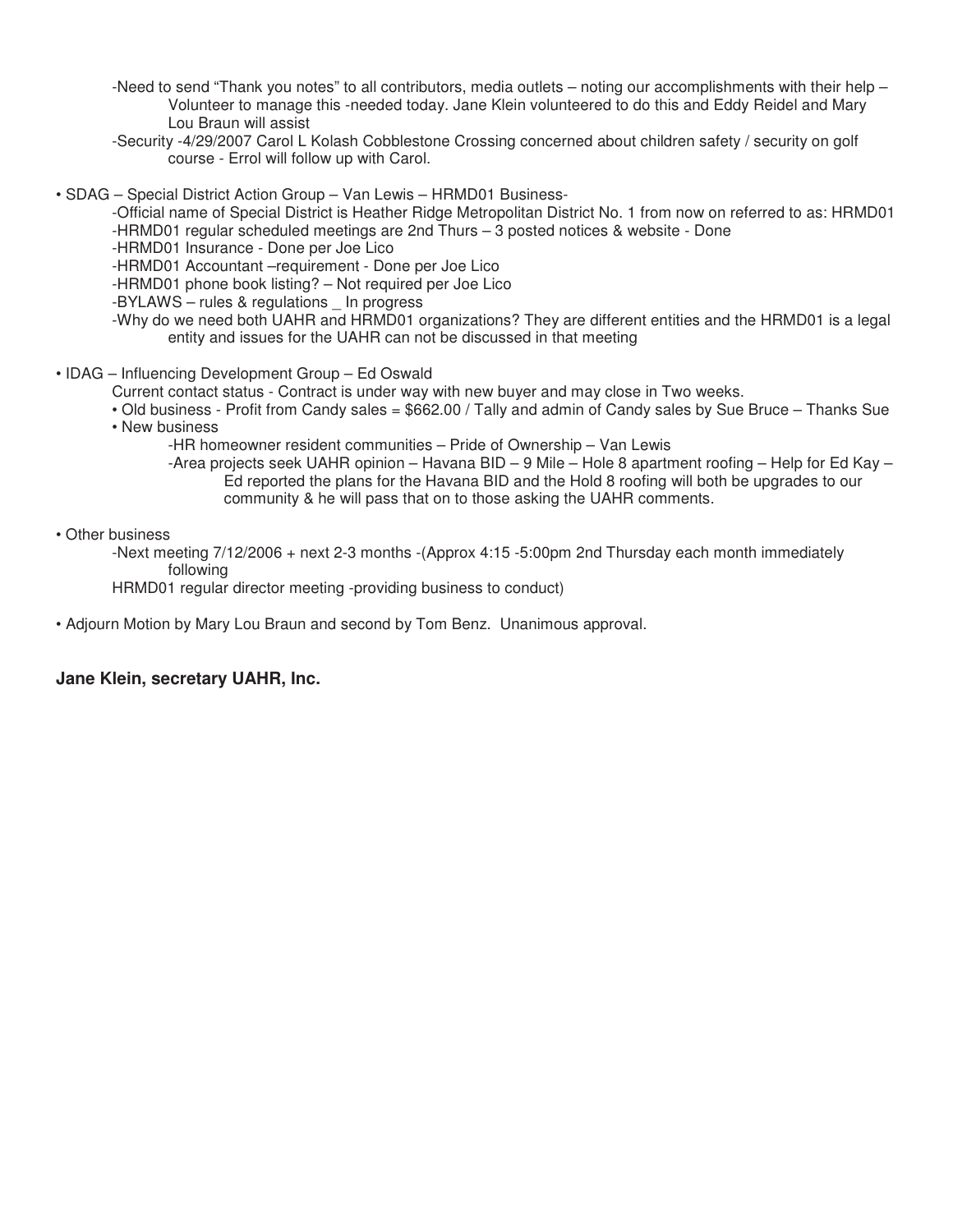|            | <b>UAHR.org Check Book</b>                |          |            |             |
|------------|-------------------------------------------|----------|------------|-------------|
| Date       | <b>Transaction</b>                        | \$ Debit | \$ Credit  | \$ Balance  |
| 9/20/2006  | Balance Forw ard                          |          |            | \$29,478.24 |
| 10/3/2006  | DEPOSIT#41                                |          | \$1,840.00 | 31,318.24   |
| 10/4/2006  | Office Depot - labels                     | \$28.10  |            | 31,290.14   |
| 10/6/2006  | #1030 - USPS - Tabor                      | 209.23   |            | 31,080.91   |
| 10/9/2006  | #1031 - Errol Rowland - Misc Exp          | 441.93   |            | 30,638.98   |
| 10/10/2006 | #1032 - USPS - Newsletter                 | 342.98   |            | 30,296.00   |
| 10/13/2006 | <b>DEPOSIT#42</b>                         |          | 448.50     | 30,744.50   |
| 10/16/2006 | #1033 - White, Bear & Ankele - Legal      | 89.40    |            | 30,655.10   |
| 10/16/2006 | #1034 - My Computer At Work - Website     | 1,700.00 |            | 28,955.10   |
| 10/16/2006 | #1035 - The UPS Store - Printing          | 976.87   |            | 27,978.23   |
| 10/19/2006 | #1036 - USPS - Ballots                    | 386.29   |            | 27,591.94   |
| 10/20/2006 | #1037 - USPS - Newsletter                 | 254.91   |            | 27,337.03   |
| 10/27/2006 | #1038 - DK Advertising - Robo Calls       | 100.00   |            | 27,237.03   |
| 10/27/2006 | #1039 - Denver Business Center - Printing | 144.04   |            | 27,092.99   |
| 10/27/2006 | <b>DEPOSIT#43</b>                         |          | 532.75     | 27,625.74   |
| 10/29/2006 | #1040 - Aurora Sentinel - Advertising     | 404.25   |            | 27,221.49   |
| 11/1/2006  | #1041 - Errol Rowland - Misc. Exp.        | 103.03   |            | 27,118.46   |
| 11/3/2006  | #1042 - Muellertime Designs - Advtg/PR    | 32.57    |            | 27,085.89   |
| 11/6/2006  | <b>DEPOSIT #44</b>                        |          | 560.00     | 27,645.89   |
| 11/12/2006 | #1043 - White, Bear & Ankele - Legal      | 971.72   |            | 26,674.17   |
| 11/12/2006 | #1044 - Vincent Roith - Misc Exp          | 91.62    |            | 26,582.55   |
| 11/13/2006 | <b>DEPOSIT#45</b>                         |          | 359.85     | 26,942.40   |
| 11/13/2006 | #1045 - Errol Rowland - Misc. Exp.        | 146.84   |            | 26,795.56   |
| 11/29/2006 | #1046 - T.Charles Wilson Ins. Svc. - Bond | 100.00   |            | 26,695.56   |
| 11/30/2006 | #1047 - Edith Reidel - Election Judge     | 125.00   |            | 26,570.56   |
| 11/30/2006 | #1048 - Beverly Williams - Election Judge | 125.00   |            | 26,445.56   |
| 11/30/2006 | #1049 - Karen Berg - Election Judge       | 125.00   |            | 26,320.56   |
| 11/30/2006 | #1050 - HRCC - Meeting Room Set-ups       | 200.00   |            | 26,120.56   |
| 11/30/2006 | <b>DEPOSIT#46</b>                         |          | 60.00      | 26,180.56   |
| 11/9/2006  | $1 + 1$ Internet, Inc.                    | 29.97    |            | 26,150.59   |
| 12/7/2006  | See Check #1041 - Entered as \$103.03     | 5.00     |            | 26,145.59   |
| 12/7/2006  | #1051 - Sequoia Voting Systems, Inc.      | 3,564.30 |            | 22,581.29   |
| 12/12/2006 | #1052 - White, Bear & Ankele - Legal      | 171.25   |            | 22,410.04   |
| 12/16/2006 | #1053 - Van Lewis - Printing Newsletter   | 720.00   |            | 21,690.04   |
| 1/11/2007  | #1054 - White, Bear & Ankele - Legal      | 30.15    |            | 21,659.89   |
| 2/15/2007  | #1055 - White, Bear & Ankele - Legal      | 269.34   |            | 21,390.55   |
| 2/16/2007  | $! + !$ Internet, Inc.                    | 29.97    |            | 21,360.58   |
| 3/14/2007  | #1056 - St. James Educ. Found. - Contrib  | 100.00   |            | 21,260.58   |
| 3/14/2007  | #1057 - White, Bear & Ankele - Legal      | 2,123.40 |            | 19,137.18   |
| 4/18/2007  | #1058 - White, Bear & Ankele - Legal      | 845.50   |            | 18,291.68   |
| 5/10/2007  | DEPOSIT #47 - Candy Sales                 |          | 186.00     | 18,477.68   |
| 5/10/2007  | #1059 - Molly Markert - Re-election       | 200.00   |            | 18,277.68   |
| 5/17/2007  | #1060 - White, Bear & Ankele - Legal      | 2,664.22 |            | 15,613.46   |
| 5/17/2007  | #1061 - The Russell Company - Web Site    | 500.00   |            | 15,113.46   |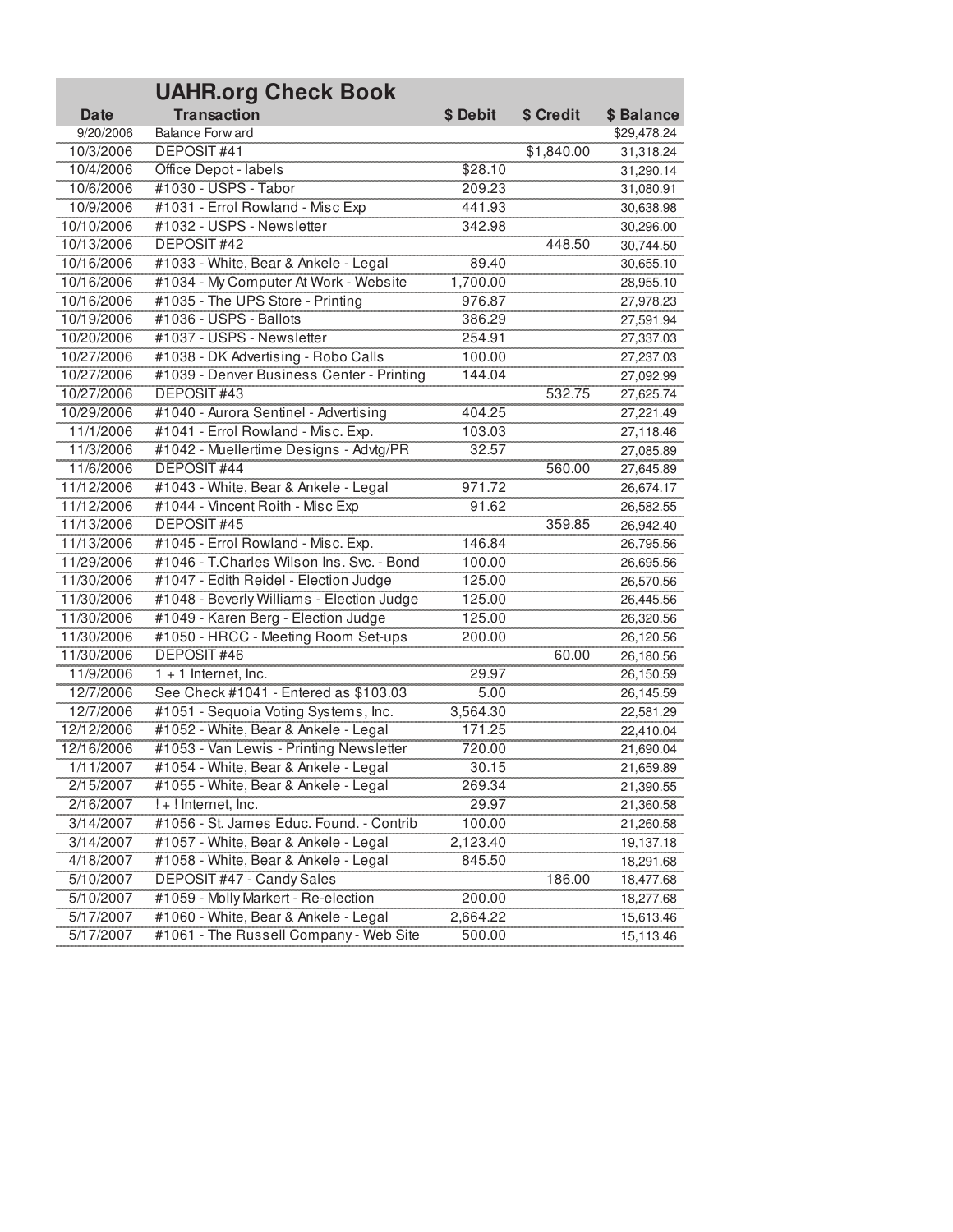#### Heather Ridge Metropolitan District No. 1

### 2007 Budget

### Budget Message

Attached is a copy of the adopted 2007 budget for Heather Ridge Metropolitan District No. 1 (the District).

The District has adopted a General Fund for general operating expenses and a Capital Project Fund to provide for the estimated infrastructure costs that are to be built for the benefit of the District.

The budgets utilize the modified accrual basis of accounting and have been adopted after proper notification and a public hearing thereon.

#### **Revenue**

The primary source of revenue will be homeowner contributions until such time as other funds are available. No property taxes are imposed for 2007 collections.

#### **Expenditures**

Administrative expenses have been estimated based upon the level of expenditures incurred by similar districts of comparable size and planned level development estimated to occur during year 2007.

No capital outlay for District infrastructure is expected to commence in 2007 at the time of adoption of the 2007 budget. Should the District undertake capital outlay expenses in 2007, a budget amendment for appropriation and expense would be necessary.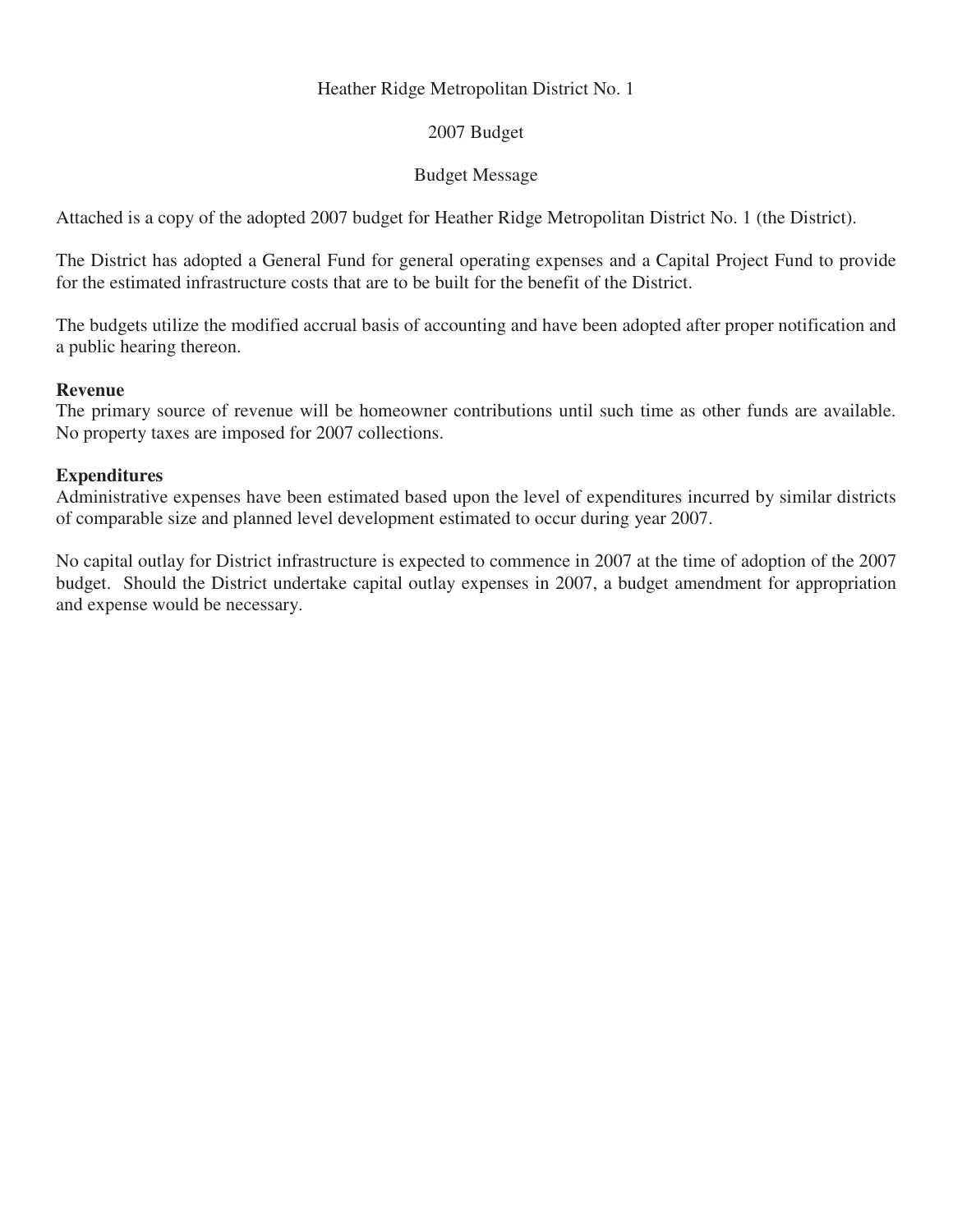#### Heather Ridge Metropolitan District No. 1 Adopted Budgets General Fund For the Years ending December 31, 2007

## **Adopted Budget 2007**

| <b>Beginning Fund Balance</b><br>Revenues: | \$0        |
|--------------------------------------------|------------|
| <b>Property Taxes</b>                      | \$0        |
| <b>SO Taxes</b>                            | \$0        |
| Homeowner Contributions                    | \$25,000   |
| <b>Total Revenue</b>                       | \$25,000   |
| Total Funds Available                      | \$25,000   |
| Expenditures:                              |            |
| Accounting                                 | \$4,000    |
| Audit                                      | \$500      |
| Insurance                                  | \$4,000    |
| Legal                                      | \$10,000   |
| Misc.                                      | \$1,250    |
| Emergency reserve 3%                       | \$750      |
| Contingency                                | \$4,500    |
| <b>Total Expenditures</b>                  | \$25,000   |
| <b>Ending Fund Balance</b>                 | \$0        |
| Assessed Valuation                         | <b>TRD</b> |
| Mill Levy                                  | 0.0000     |